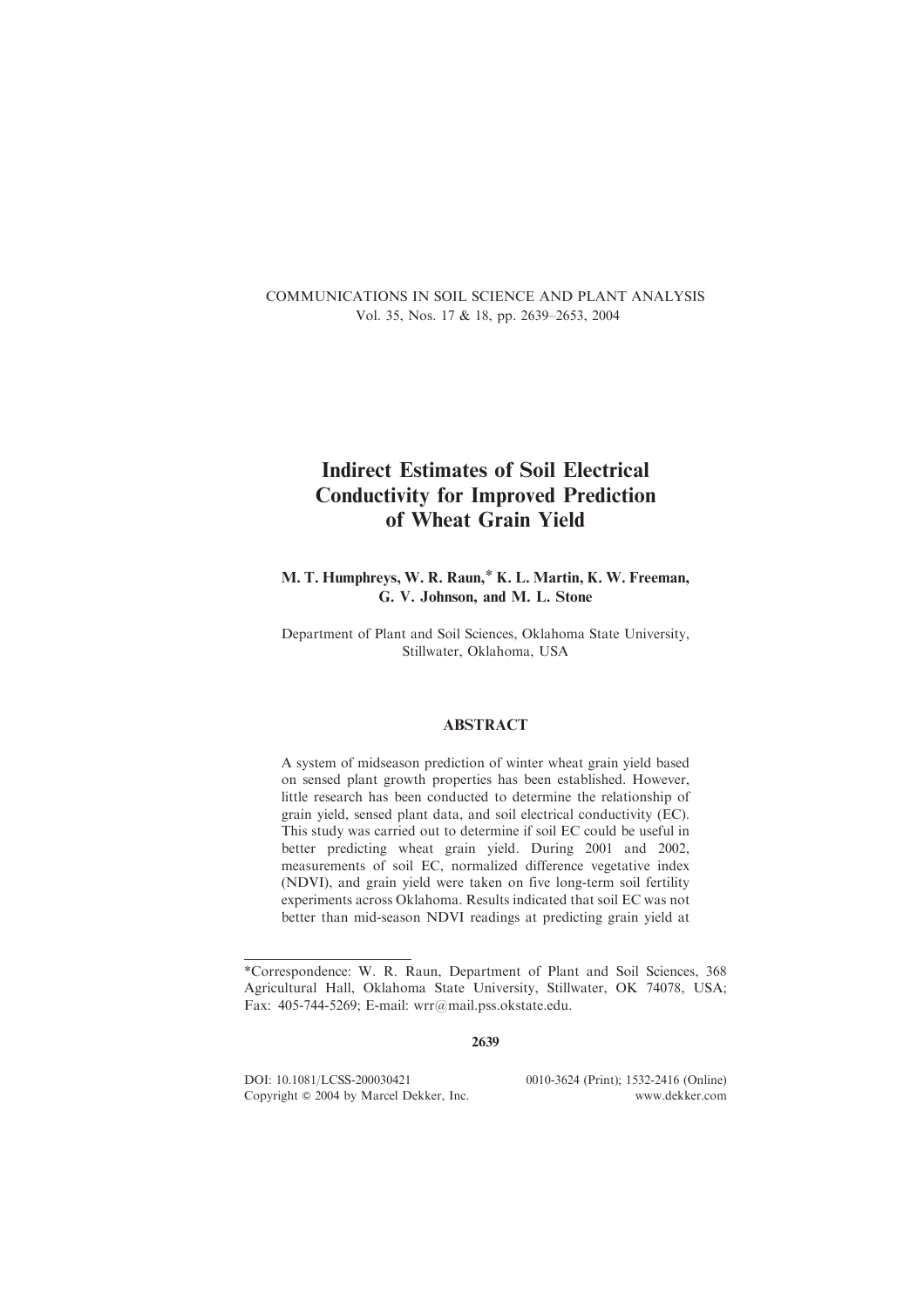| ORDER |  | <b>REPRINTS</b> |
|-------|--|-----------------|
|-------|--|-----------------|

any location or year. A combination of soil EC and NDVI was also less correlated with grain yield than NDVI alone. This study showed that pseudostatic soil EC measurements did not improve upon the in-season prediction of winter wheat grain yields that could be successfully accomplished by using NDVI alone.

## INTRODUCTION

Applications of variable rate technologies (VRT) for agricultural production are becoming more apparent. Increased fertilizer costs, growing environmental concerns, and pressure to increase production on less land have resulted in a need for alternatives to current management schemes. Identification of yield level and fertilization based on this expected yield is an important aspect of nutrient management, which should result in higher use efficiencies and less environmental impact.

Methods for obtaining representative soil samples have been developed over many years. The most widely used method involves obtaining 15–20 soil samples that are then mixed together to obtain a representative sample for the field. One common example of this method is provided by Zhang and Johnson.<sup>[1]</sup> This method assumes field-level heterogeneity. This assumption is validated by a visual observation of a field of wheat with some degree of soil nitrogen (N) heterogeneity, which shows that the response to soil variables (in this case, nitrogen) is very different from one section of the field to another. However, according to Solie et al.,<sup>[2]</sup> the variability of selected parameters, such as total soil N, extractable phosphorus  $(P)$  and potassium  $(K)$ , organic carbon  $(C)$ , and pH, was found to be significant at the meter to submeter level. This leads one to the conclusion that the most common methods of treating soil variability, while better than nothing, may need refinement.

Current work evaluating N use in winter wheat uses canopy reflectance to estimate final grain yield.<sup>[3]</sup> It has been shown that NDVI is strongly correlated with N uptake when determined at Feekes growth stage 5 in winter wheat. The NDVI is calculated as follows:  $NDVI = [(NIR_{ref}/NIR_{inc}) - (Red_{ref}/Red_{inc})]/[(NIR_{ref}/NIR_{inc}) +$  $(Red_{ref}/Red_{inc})$ ], where NIR<sub>ref</sub> and Red<sub>ref</sub> = magnitude of reflected light, and  $NIR_{inc}$  and  $Red_{inc} =$  magnitude of the incident light. This, combined with the environmental conditions conducive to plant growth measured as days from planting to sensing where growing degree days (GDD) are >0, results in reliable estimation of final grain yield where

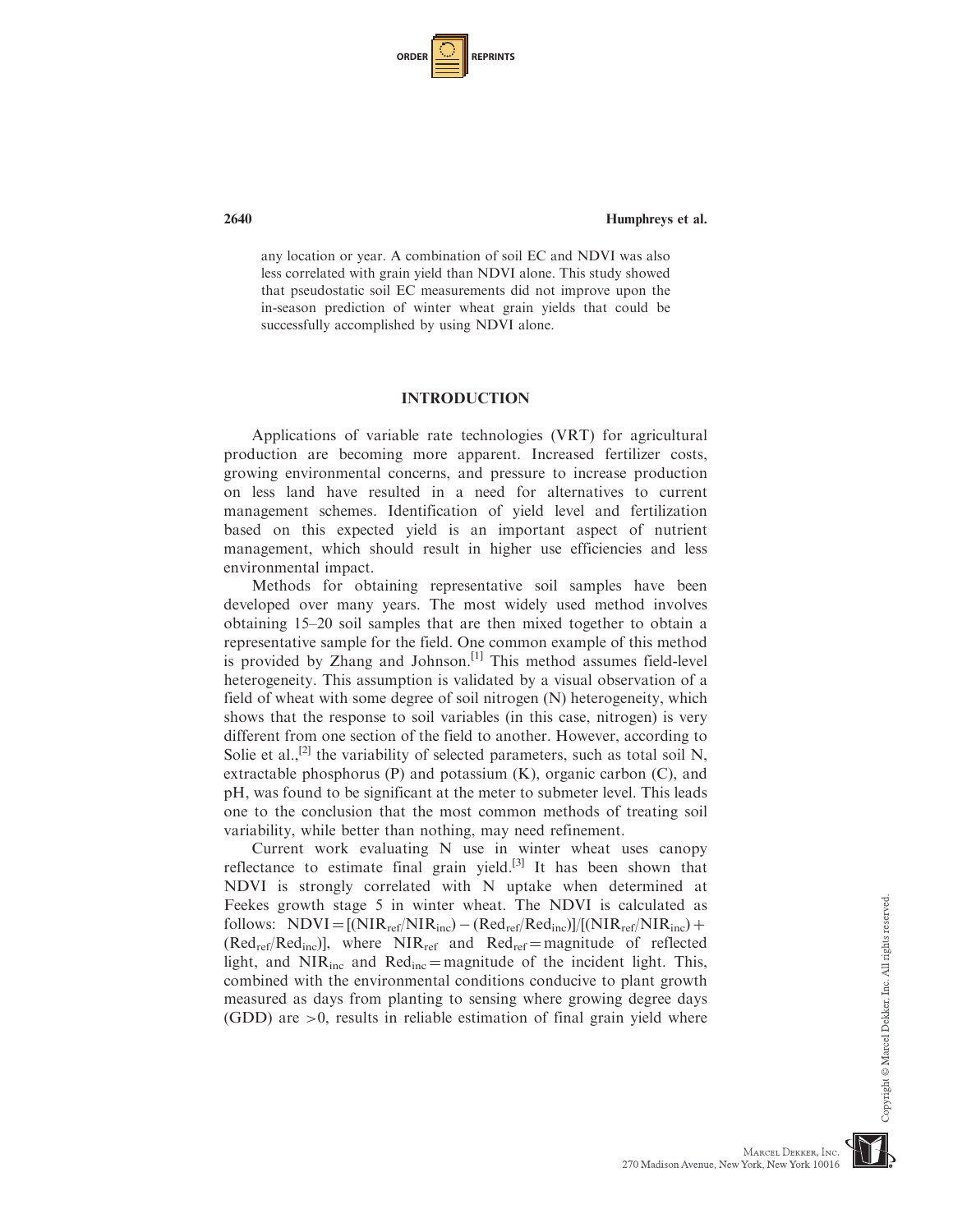| <b>ORDER</b> |  | <b>REPRINTS</b> |
|--------------|--|-----------------|
|--------------|--|-----------------|

 $GDD = [(T_{min} + T_{max})/2-4.4^{\circ}C]$  ( $T_{min}$  and  $T_{max}$  being recorded from daily data). In-season estimate of yield (INSEY) is calculated as follows:

 $INSEY = (NDVI/days from planning to sensing where GDD > 0)$ 

The equation, however, can be improved upon. Identification of soil parameters, such as soil moisture capacity and soil texture, could be added to the existing INSEY equation to improve yield prediction, provided that this kind of data can be collected at the same resolution.

Kachanoski et al.<sup>[4]</sup> have shown that field scale measurements of EC are strongly correlated with soil moisture holding capacity, and Williams and Hoey<sup>[5]</sup> demonstrated the correlation of EC with soil textural properties.

Soil and plant laboratory testing has been agricultural scientists' main tool for determining nutrient availability. Whether it be pH, cation exchange capacity (CEC),  $NH_4-N$ ,  $NO_3-N$ , P, K, micronutrients, or a number of other factors, soil and plant laboratory testing has been and will continue to be useful. Until recently, variability of soil parameters, such as  $NO_3-N$ , organic carbon,  $PO_4-P$ , soil water content, and K, have been unknown. Several studies have been conducted within the past 10 years to determine the resolution at which there is significant difference in soil test parameters.

However, advancements in technology and the skill to interpret the data that certain technologies will yield has opened a whole new science of nondestructive, nonintrusive diagnostic tools. Of those tools, the one of interest here is the spectral reflectance readings on plants and their correlation with grain yield data. Lukina et al.<sup>[3]</sup> made substantial progress in this area by reporting on a method to determine fertilizer N rates by using estimates of early-season plant N uptake and potential yield determined from in-season spectral reflectance measurements collected between January and April. The red  $(671 \pm 6 \text{ nm})$  and near infrared (780  $\pm$  6 nm) reflectance readings were collected from nine winter wheat experiments that were used to refine estimates of early-season plant N uptake at or near Feekes growth stage 5. For the early season plant N uptake experiments,  $1-m^2$  plots were immediately hand clipped after sensing and were analyzed for total N. Potential grain yield experiments were sensed in  $4-m^2$  areas during the growing season. Then, grain was harvested and was recorded from the same area. The results of this study indicated that NDVI was an excellent predictor of early season N uptake and that NDVI mid-season readings were also positively correlated with final grain yield. The ability to predict potential grain yield was then used in the nitrogen fertilization

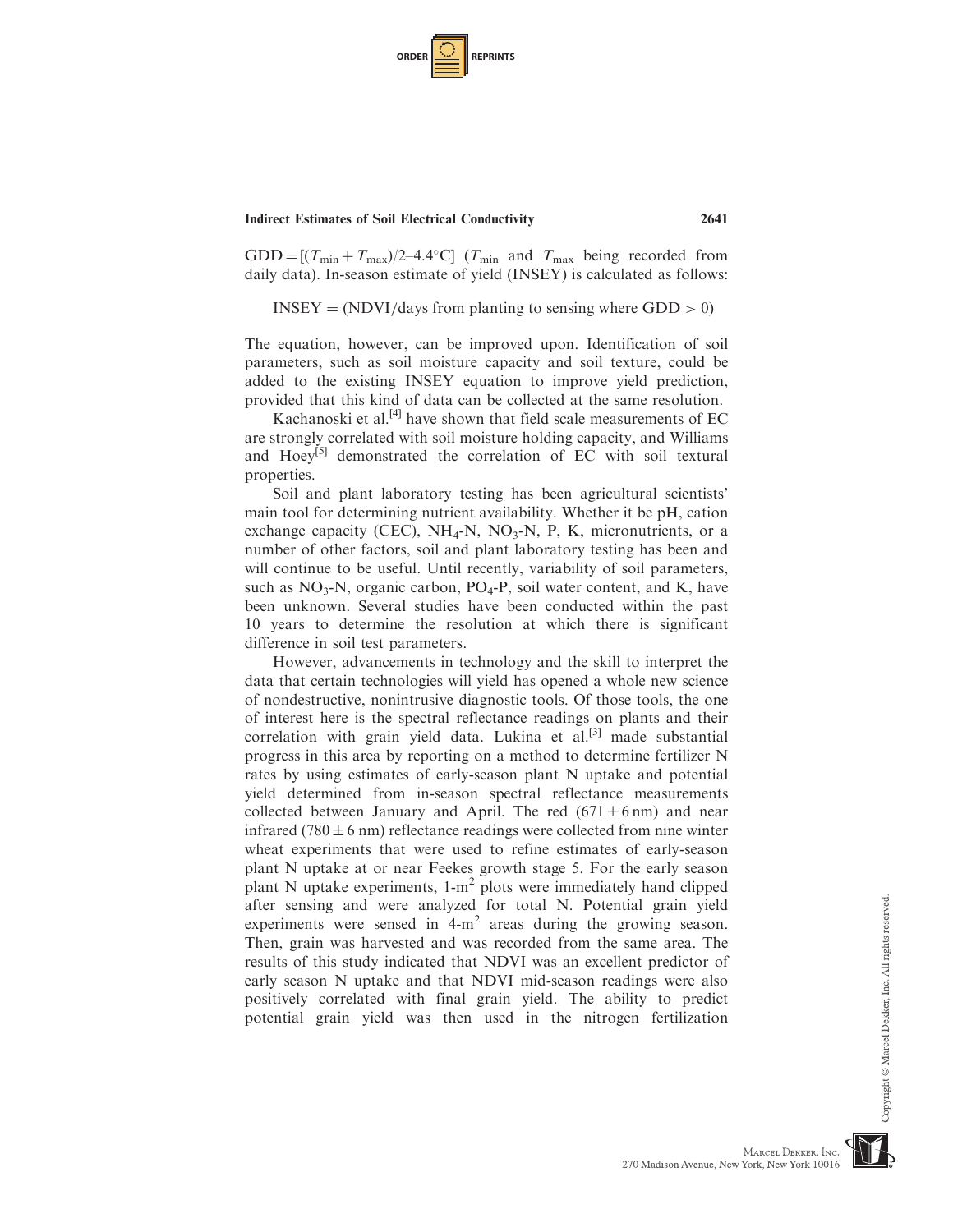| <b>ORDER</b> |  | <b>REPRINTS</b> |
|--------------|--|-----------------|
|--------------|--|-----------------|

optimization algorithm (NFOA), which would result in an N fertilization rate based on predicted need.

The basis for treating the soil at such a small scale is found in the fact that many soil parameters vary greatly at the meter and submeter level.<sup>[2,6]</sup> In these studies, soils were sampled at a very minute scale  $(0.3 \text{ by } 10^{-10})$ 0.3 m) over a 2.13 by 21.33-m area. The resulting soil test parameters, such as total soil N, extractable P and K, organic C, and pH, were found to have large differences over small distances  $(<0.3 \text{ m})$ .

Geologists and other scientists have been using soil electrical conductivity (EC) measurements during the twentieth century for finding archeological sites, pollution borders, and bedrock locations and types. However, the literature for agricultural use of soil EC measurements is quite recent (1970s), meaning that scientists are just beginning to learn about and correlate the EC data they record. Most recent articles on agricultural soil EC have referenced Williams and Hoey,<sup>[5]</sup> where it was discovered that both total soluble salts and  $\langle 2 \mu m \rangle$  clay material were correlated with apparent EC values. Since then, other soil properties have been measured, including depth to claypan, $^{[7]}$  soil water storage capacity,<sup>[4]</sup> saline-seep areas,<sup>[8]</sup> cation exchange capacity,<sup>[9]</sup> and herbicide behavior in the soil.<sup>[10]</sup> Kitchen et al.<sup>[11]</sup> investigated the soil EC/claypan/ yield relationship. This study noted that topsoil thickness was related to a transformed EC  $(1/EC_a)$  and that there was a significant relationship between  $EC<sub>a</sub>$  (apparent EC) and grain yield. However, they noted that climate, crop type, and specific field information was also needed to explain the interaction between  $EC<sub>a</sub>$  and potential yield.

The reproducibility of Veris 3100 EC readings over multiple years is very important. In a paper presented at the Wisconsin Fertilizer, Aglime and Pest Management Conference in 2001, Tom Doerge<sup>[12]</sup> reported that the soil EC patterns obtained from a field can be stable over time. Doerge<sup>[12]</sup> goes on to note that relative accuracy is maintained unless some major soil movement by man or nature occurs. The usefulness of the Veris 3100 EC instrument is built on the ability of the system to reproduce similar results (field patterns, maps, etc.) from year to year. This is also important to the farmer in that if he obtains an EC map with the Veris instrument and is told that the data he receives is fairly accurate for a number of years, he will most likely make management decisions based on that data. Should the data prove to be unreliable from year to year, the farmer will be faced with having to obtain a new set of Veris data or continue making management decisions with the inaccurate measurements. However, if the Veris instrument data (and their patterns) are found to be statistically the same from year to year, the return on investment to the farmer could be very good.

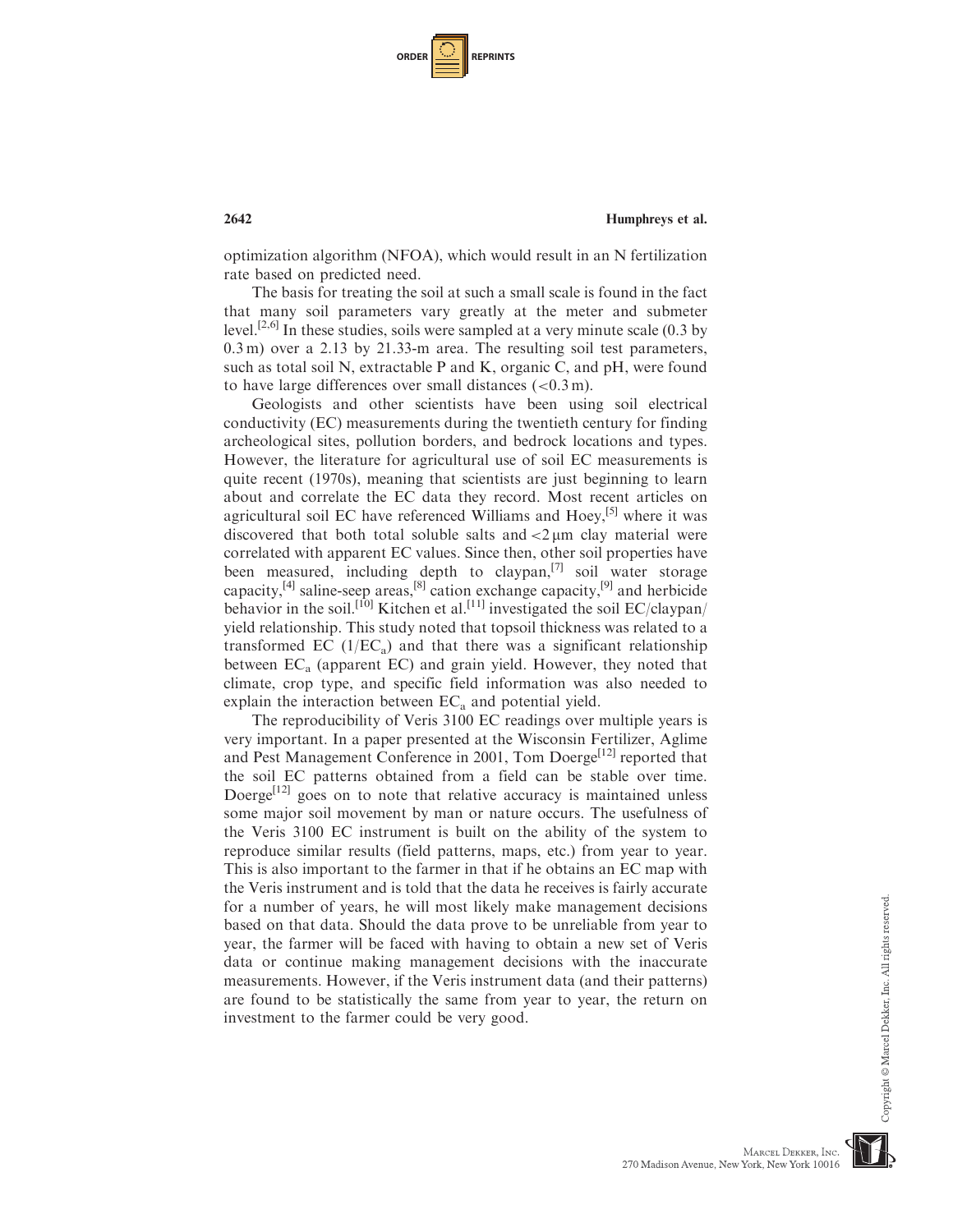| <b>ORDER I</b> |  | <b>REPRINTS</b> |
|----------------|--|-----------------|
|----------------|--|-----------------|

The primary objective of this study was to improve the INSEY equation by use of EC data obtained from the fields. Raun et al.<sup>[6]</sup> have shown that there is significant soil test variability among  $\langle 1-m^2 \rangle$  areas. The work noted before has correlated EC with various soil parameters, including depth to claypan, soil water storage capacity, saline-seep areas, and CEC. Therefore, the EC data gathered by using the Veris instrument should yield a set of data for each field that indirectly integrates differences in several soil parameters. This would, in turn, explain potential problems encountered by making fertilizer recommendations by plant sensing only, without direct reference to various soil parameters.

# MATERIALS AND METHODS

This study was conducted on 5 long-term soil fertility experiments at Stillwater 222, Efaw 301, Efaw AA, Perkins N & P, and Haskell 801 (see Table 1 for soil characteristics at these locations). At each of these sites, soil EC readings were taken with a Veris 3100 EC Soil Mapping instrument during the summers of 2001 and 2002. Before the 2002 readings were taken, the instrument was tested with an instrument test load and implement test box to ensure that it was functioning properly. The Veris instrument uses 6 rotating soil-contacting discs placed

**Table 1.** Initial surface  $(0-15)$  soil test results for the Efaw AA, Efaw 301, Haskell 801, Perkins N & P, and Stillwater 222 sites, 2001.

|                                                                                         |           |           | $NH_4-N$ | $NO3-N$       | P    | K    | Total<br>N | Organic<br>C     |
|-----------------------------------------------------------------------------------------|-----------|-----------|----------|---------------|------|------|------------|------------------|
| Location                                                                                | $N-P-K$   | <b>PH</b> |          | $(mgkg^{-1})$ |      |      |            | $(g \, kg^{-1})$ |
| Efaw AA                                                                                 | Check     | 6.0       | 2.5      | 11.3          | 19.9 | 197  | 0.94       | 10.4             |
| Classification: Easpur loam (fine-loamy, mixed, superactive, thermic                    |           |           |          |               |      |      |            |                  |
| Fluventic Haplustoll)                                                                   |           |           |          |               |      |      |            |                  |
| Efaw 301                                                                                | Check     | 5.8       | 6.9      | 5.0           | 30.2 | 16.8 | 1.06       | 11.9             |
| Classification: Norge loam (fine mixed, thermic Udertic Paleustoll)                     |           |           |          |               |      |      |            |                  |
| Perkins $N & P$                                                                         | Check 5.4 |           | 2.6      | 9.1           | 16.5 | 132  | 0.79       | 7.0              |
| Classification: Teller sandy loam (fine-loamy, mixed, thermic Udic Argiustoll)          |           |           |          |               |      |      |            |                  |
| Stillwater 222                                                                          | Check     | 5.9       | 12.0     | 8.6           | 31.8 | 462  | 0.86       | 7.9              |
| Classification: Kirkland silt loam (fine-loamy, mixed, thermic Pachic Argiustoll)       |           |           |          |               |      |      |            |                  |
| Haskell 801                                                                             | Check     | 5.6       | 19.3     | 14.5          | 95.6 | 558  | 1.05       | 11.9             |
| Classification: Shellabarger sandy loam (fine-loamy, mixed, thermic Udic<br>Argiustoll) |           |           |          |               |      |      |            |                  |

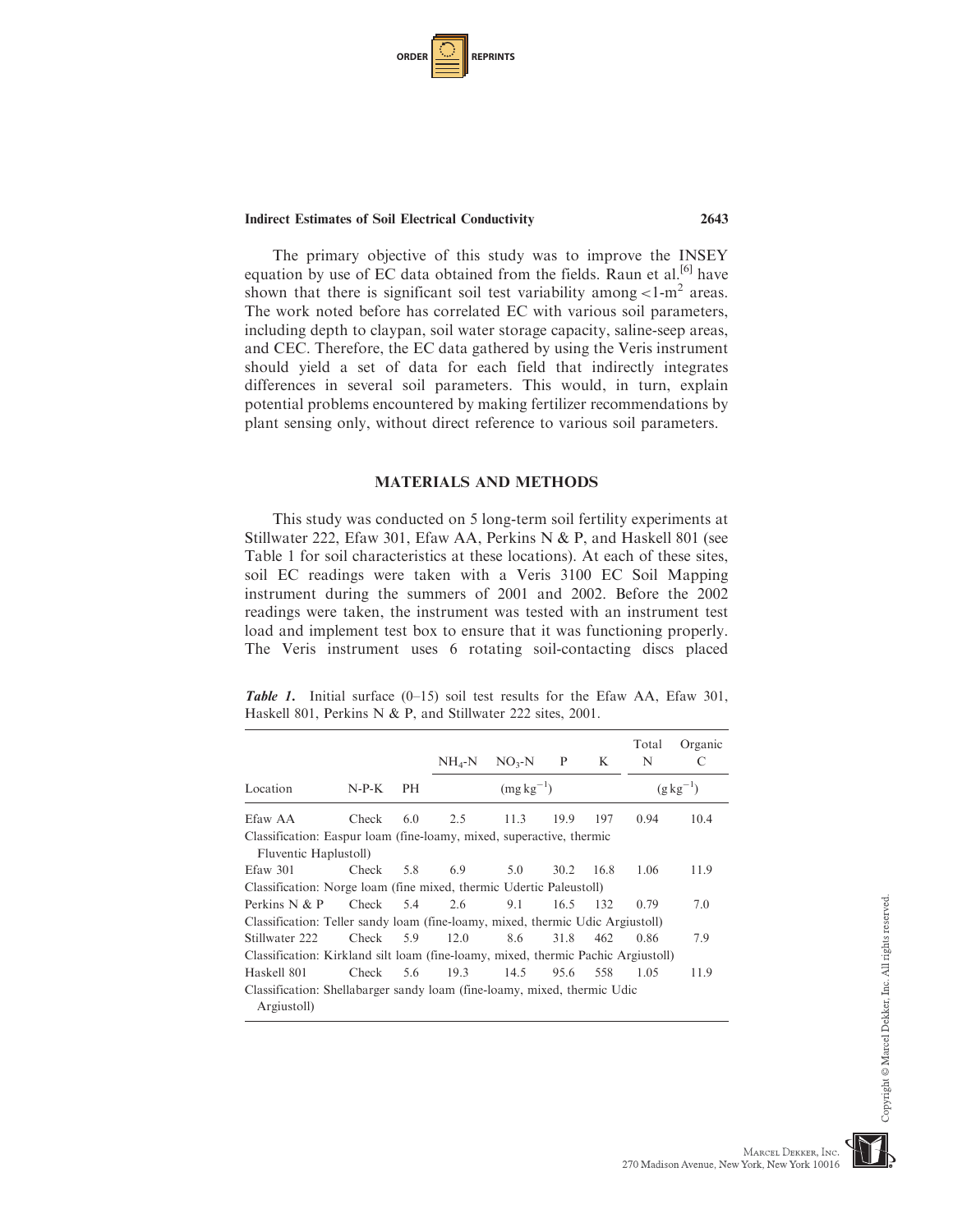| <b>ORDER</b> |  | <b>REPRINTS</b> |
|--------------|--|-----------------|
|--------------|--|-----------------|

approximately 6 cm in the soil. One pair of discs (discs 2 and 5) passes an AC current (at 150 Hz, open circuit, voltage of 25 volts) into the soil, while the other two pairs measure the drop of the current. The Veris  $3100$  is capable of measuring both a shallow EC (0–30.5 cm) and a deep EC (0–91.4 cm). The EC data taken from the readout is in  $mS m^{-1}$ , with no need for any calculation. The data were georeferenced by using a Trimble (AgGPS) with differential correction (DGPS). Speed across the field was approximately 4.8 kph, giving 1 sample for every 1.5 m, and swaths were the width of the Veris cart (2.3 m).

These data were integrated into a field map for visual and statistical comparisons with plot plans by using SSToolbox programs. The various DGPS referenced points and EC data were converted into a surface grid of 4 by 4 m over the whole of each site by using the inverse distance function. A surface grid was made for shallow 2001, deep 2001, shallow 2002, and deep 2002 readings at each site by using an inverse distance function. The EC data used in statistical analysis were obtained by several steps. First, GPS readings were taken to determine the exact place of the yield potential (YP) plots since the data were taken over the whole field with no reference to a plot map. Once the YP plots were accounted for, the Veris readings were selected within the YP area to obtain an average value for either the surface grids or the specific data points. Contour maps for visual and statistical comparison of 2001 and 2002 Veris readings were also produced and analyzed.

Soil samples of each yield potential plot within each different experiment were taken before fertilization in the fall of 2001 and were analyzed for organic C, pH, EC,  $NH_4-N$ ,  $NO_3-N$ , P, K, and total N. Following harvest, stepwise regression was used with these variables to identify the best predictor of yield with either single variables or a set of variables.

Winter wheat (Triticum aestivum L.) was planted in these fields at 78 kg ha<sup> $-1$ </sup> with 0.19-m row spacing; NDVI readings were taken at Feekes 4, 5, and between 6 and 7. These spectral measurements were taken from the YP plots in each experiment. The YP plots were  $2 \times 2$  m within larger existing long-term experimental plots. Separate NDVI readings were taken on these plots and were harvested separate from the larger plots. The reflectance measurements were taken in two bands, RED  $(671 \pm 6 \text{ nm})$ and near infrared (NIR;  $780 \pm 6$  nm) bandwidths.<sup>[13]</sup> To obtain the INSEY, NDVI (Feekes 4 to 6) was divided by the number of days from planting, where,  $GDD > 0$ .<sup>[14]</sup> Statistical analysis by using NDVI, INSEY, and yield with EC were used to evaluate the use of Veris EC data in improving the prediction of yield.<sup>[15]</sup> Weather data was also collected in 2002 for the week prior to taking the EC measurements (Table 2).



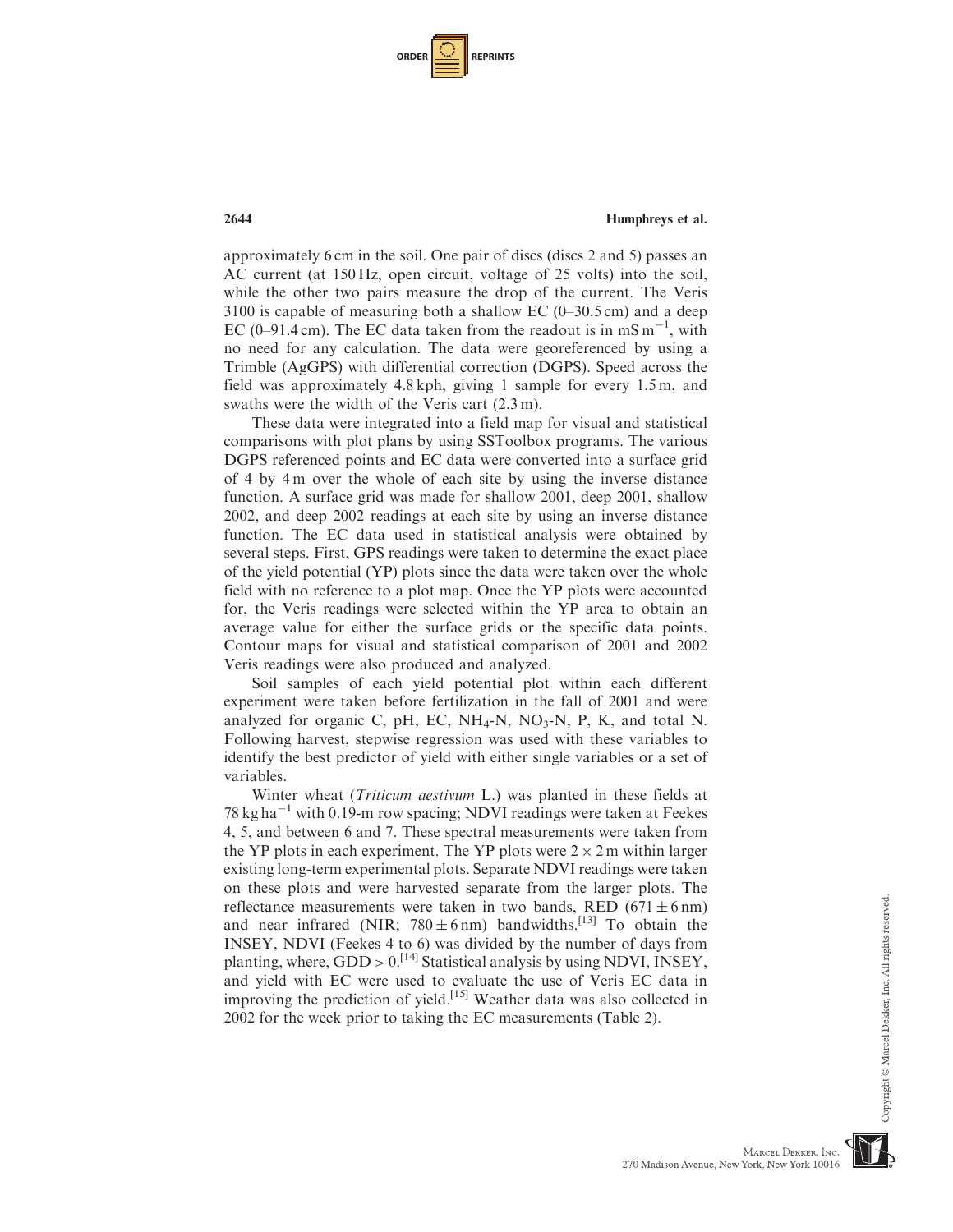| <b>ORDER</b> | <b>REPRINTS</b> |
|--------------|-----------------|
|--------------|-----------------|

|                     | Table 2. Weather data for the week prior to taking Veris EC readings at all locations, 2002. |                         |                     |                                                    |                                             |                                            |                         |                                           |         |                                           |                                           |                         |                                  |
|---------------------|----------------------------------------------------------------------------------------------|-------------------------|---------------------|----------------------------------------------------|---------------------------------------------|--------------------------------------------|-------------------------|-------------------------------------------|---------|-------------------------------------------|-------------------------------------------|-------------------------|----------------------------------|
|                     |                                                                                              |                         | Air temperature (F) |                                                    |                                             |                                            | Air humidity (%)        |                                           | $-Rain$ |                                           | 4" Soil temperatures                      |                         |                                  |
| Site                | Period                                                                                       |                         |                     |                                                    | Max Min Avg Dewpt Max Min Avg (in)          |                                            |                         |                                           |         |                                           | Sod Bare Max                              |                         | Min                              |
| Stillwater 222 unt  | $6/25/2002 - 7/5/2002$                                                                       |                         |                     |                                                    |                                             |                                            |                         |                                           | 0.12    | 78.60                                     | 79.69                                     | 84.57                   | 75.29                            |
| Perkins N&P unt     | 7/9/2002-7/15/2002                                                                           | 85.29<br>90.71          |                     |                                                    |                                             |                                            |                         |                                           |         |                                           | 79.09                                     | 81.57                   | 76.57                            |
| Efaw AA unt         | 7/10/2002-7/16/2002                                                                          |                         |                     |                                                    |                                             |                                            |                         |                                           |         |                                           |                                           |                         |                                  |
| Efaw 301 unt        | 7/10/2002-7/16/2002                                                                          | 89.43                   |                     |                                                    |                                             |                                            |                         |                                           |         |                                           |                                           | 89.00<br>89.00          |                                  |
| Magruder till       | $7/20/2002 - 7/26/2002$                                                                      | 97.57<br>78.43<br>78.43 |                     |                                                    |                                             |                                            |                         | 81.14<br>72.57<br>73.71<br>73.00<br>73.00 |         |                                           | 83.66<br>83.66<br>88.19<br>70.67<br>70.67 | 94.71<br>78.00<br>78.00 | 78.57<br>78.57<br>82.14<br>64.14 |
| Efaw AA till        | 9/19/2002-9/25/2002                                                                          |                         |                     |                                                    |                                             |                                            |                         |                                           |         |                                           |                                           |                         |                                  |
| Stillwater 222 till | 9/19/2002-9/25/2002                                                                          |                         |                     | 16.54<br>16.93 16.59<br>16.93 16.59<br>16.93 16.59 | 6<br>6 8 3 3 4 5 5 9 9<br>6 8 8 8 9 6 7 8 9 | 96.73<br>94.1445<br>95.57.866<br>95.57.866 | $39.864377444114844144$ |                                           |         | 79.30<br>80.19<br>80.13<br>71.31<br>71.31 |                                           |                         |                                  |
| Efaw 301 till       | 9/19/2002-9/25/2002                                                                          | 78.43                   |                     |                                                    |                                             |                                            |                         | 73.00                                     | 0.05    | 71.31                                     | 70.67                                     | 78.00                   | 64.14                            |
|                     |                                                                                              |                         |                     |                                                    |                                             |                                            |                         |                                           |         |                                           |                                           |                         |                                  |

unt, untilled; till, tilled. unt, untilled; till, tilled.

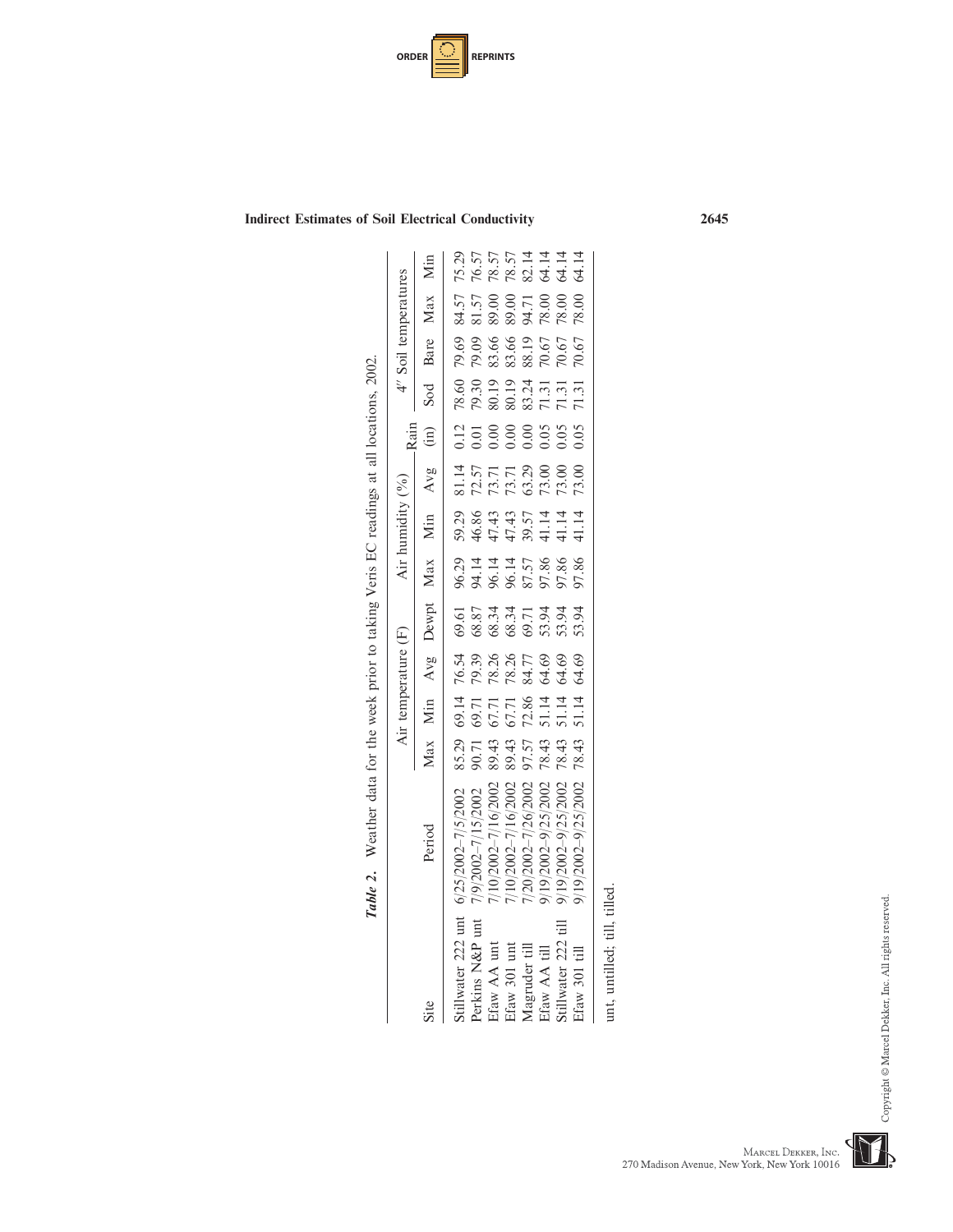| <b>ORDER</b> |  | <b>REPRINTS</b> |
|--------------|--|-----------------|
|--------------|--|-----------------|

# RESULTS AND DISCUSSION

#### Veris Reproducibility

The collection of data from the Veris EC instrument was completed in 2002. One of the first things observed with this data was that patterns seen in the experiment in one year were also observed in the next, though at differing intensities. Although patterns were similar, definite differences were present when studied at a small scale. Though the year-to-year likeness was the case in most of the experiments, there were exceptions.

To determine whether the patterns were significantly different, statistical analysis was performed on four of the experiment sites. The data from these sites was made into a surface of 4 by 4-m grids by using an inverse distance function. The resulting sets of data for both shallow and deep were graphed, regressed on one another, and analyzed to determine if the slope was equal to one. If it did not equal one, that would infer that from one year to the next, the data were not static but only represented significant patterns in the field. The results from this analysis can be seen in Figs. 1 and 2. Although the graphs definitely display a year-to-year trend, the statistical analysis shows that the slope of both lines was significantly different from 1 (PR  $>$  t, 0.01), especially for the Veris shallow readings. This suggests that from 2001 to 2002, the Veris



Figure 1. The relationship between 2001 and 2002 Veris shallow readings at Stillwater 222, Efaw 301, Efaw AA, and Perkins N & P, Oklahoma.

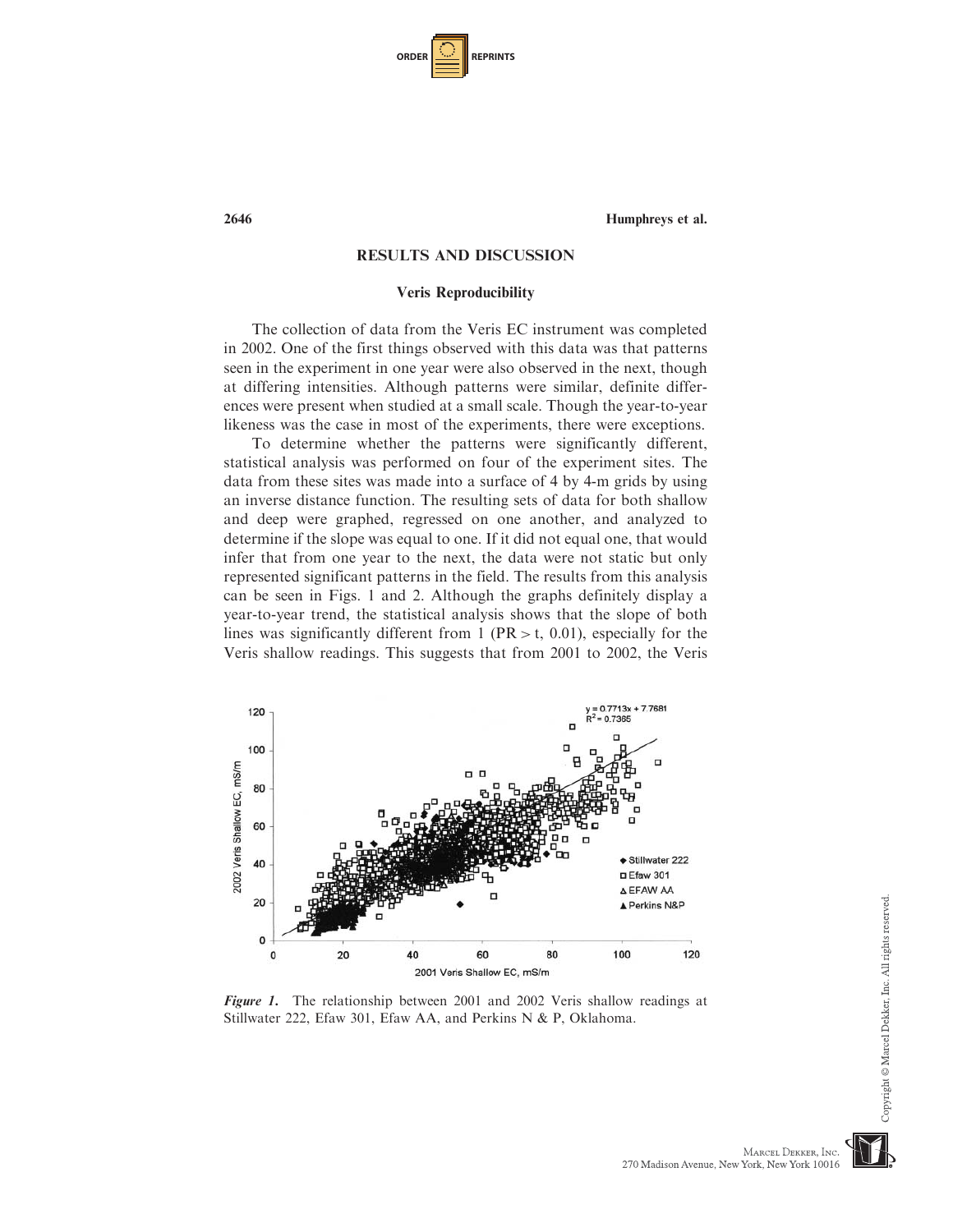| <b>ORDER</b> |  | <b>REPRINTS</b> |
|--------------|--|-----------------|
|--------------|--|-----------------|





Figure 2. The relationship between 2001 and 2002 Veris deep readings at Stillwater 222, Efaw 301, Efaw AA, and Perkins N & P, Oklahoma.

readings changed relative to each other. This would perhaps lead one to call into question the reproducibility of the Veris EC readings over a long period of time. If a static variable is to be used over a period of say 10 years for managing inputs, it needs to be unaffected by time. These results clearly show that the Veris readings were significantly altered from one year to the next, even though the readings remained highly correlated with each other.

The Veris data were also tested for normality, and the results indicate that over locations and years, not one location or year was normally distributed. Several of the sites had left skewed distributions, and one site (Efaw 301, 2001, deep EC) had a bimodal distribution.

# Soil Test Data Relationships

Initial 15-cm deep soil test data and laboratory results from 2001 are represented in Table 1. Simple linear regression analysis was performed on organic C, pH, lab EC ( $\mu S/m$ ), NH<sub>4</sub>-N, NO<sub>3</sub>-N, P, K, total N, Veris shallow, Veris deep, and grain yield (Table 3). One interesting observation was that the EC readings obtained from the laboratory (via saturated paste extract) were not related to grain yield. It is important to note that the Veris EC instrument integrates combined effects of soil parameters, such as water content, clay content, and salts in

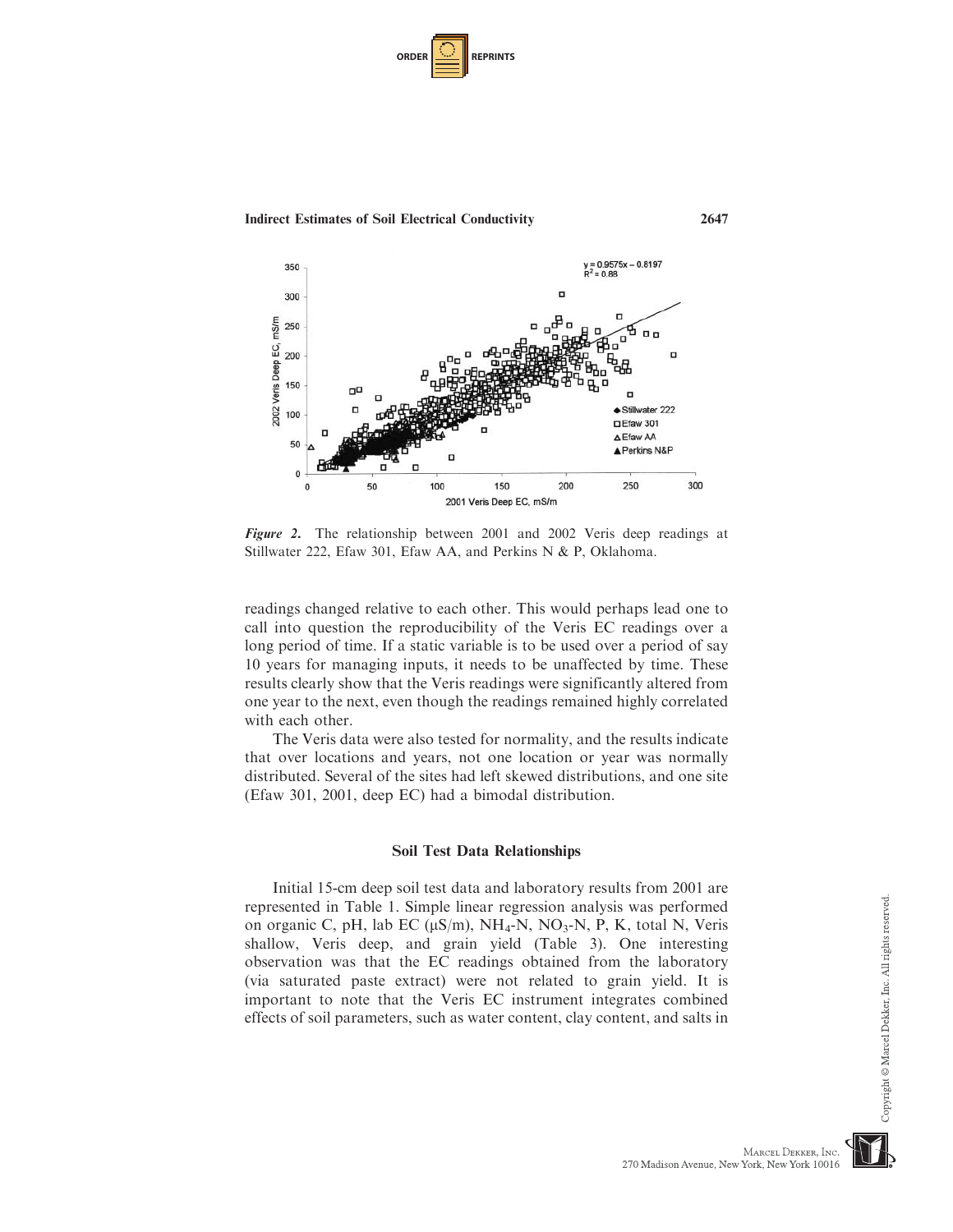| <b>ORDER</b> |  | <b>REPRINTS</b> |
|--------------|--|-----------------|
|--------------|--|-----------------|

**Table 3.** Correlation coefficients  $(r)$  of soil test data with grain yield and Veris shallow and deep EC readings.

|          | Grain<br>yield        | Veris shallow<br>EC | Veris deep<br>EС   | Lab<br>EC          |
|----------|-----------------------|---------------------|--------------------|--------------------|
| $NH_4-N$ | $0.349^{\circ}$       | $-0.289^{\rm b}$    | $-0.359^{\circ}$   | $0.415^{\circ}$    |
| $NO3-N$  | NS.                   | $0.557^{\circ}$     | <b>NS</b>          | 0.936 <sup>c</sup> |
| P        | <b>NS</b>             | <b>NS</b>           | <b>NS</b>          | <b>NS</b>          |
| K        | $-0.499$ <sup>c</sup> | <b>NS</b>           | 0.486 <sup>c</sup> | <b>NS</b>          |
| pH       | 0.279 <sup>b</sup>    | NS                  | <b>NS</b>          | $0.414^{\circ}$    |
| OC       | <b>NS</b>             | <b>NS</b>           | <b>NS</b>          | <b>NS</b>          |
| TN       | NS.                   | NS                  | <b>NS</b>          | <b>NS</b>          |
| Lab EC   | <b>NS</b>             | $0.479^{\circ}$     | <b>NS</b>          |                    |

a,b,cSignificant at the 0.05, 0.01, 0.001 probability levels, respectively.

P, Mehlich III extractable phosphorus.

K, Mehlich III extractable potassium.

OC, soil organic carbon.

TN, total soil nitrogen.

Lab EC, saturated paste extract.

 $n = 99$ .

solution, whereas the lab EC reading is strictly a measurement of dissolved salts or salinity. Lab EC itself was not significantly related to yield. However, the Veris shallow reading was correlated with the lab EC with simple correlation of  $r = 0.48$ . Also, the Veris deep reading was not related to lab EC. Soil test  $NO<sub>3</sub>-N$  was negatively correlated with yield due to the application of high N rates in the Haskell 801 long-term fertility experiment. At this site, plots receiving high N rates have severely reduced yields and where  $NO<sub>3</sub>-N$  has accumulated proportionately as a function of the N rate. It was also noted that significant correlations existed between yield and  $NH_4$ -N, K, and pH.

#### Grain Yield and Veris Readings

The relationship between Veris readings and grain yield could be important, even though many other independent variables may be helpful in refining yield prediction models. In the beginning steps of this research, the relationship between simple Veris shallow or deep readings was observed graphically and statistically. The linear relationship between Veris shallow and deep readings with grain yield are illustrated for all

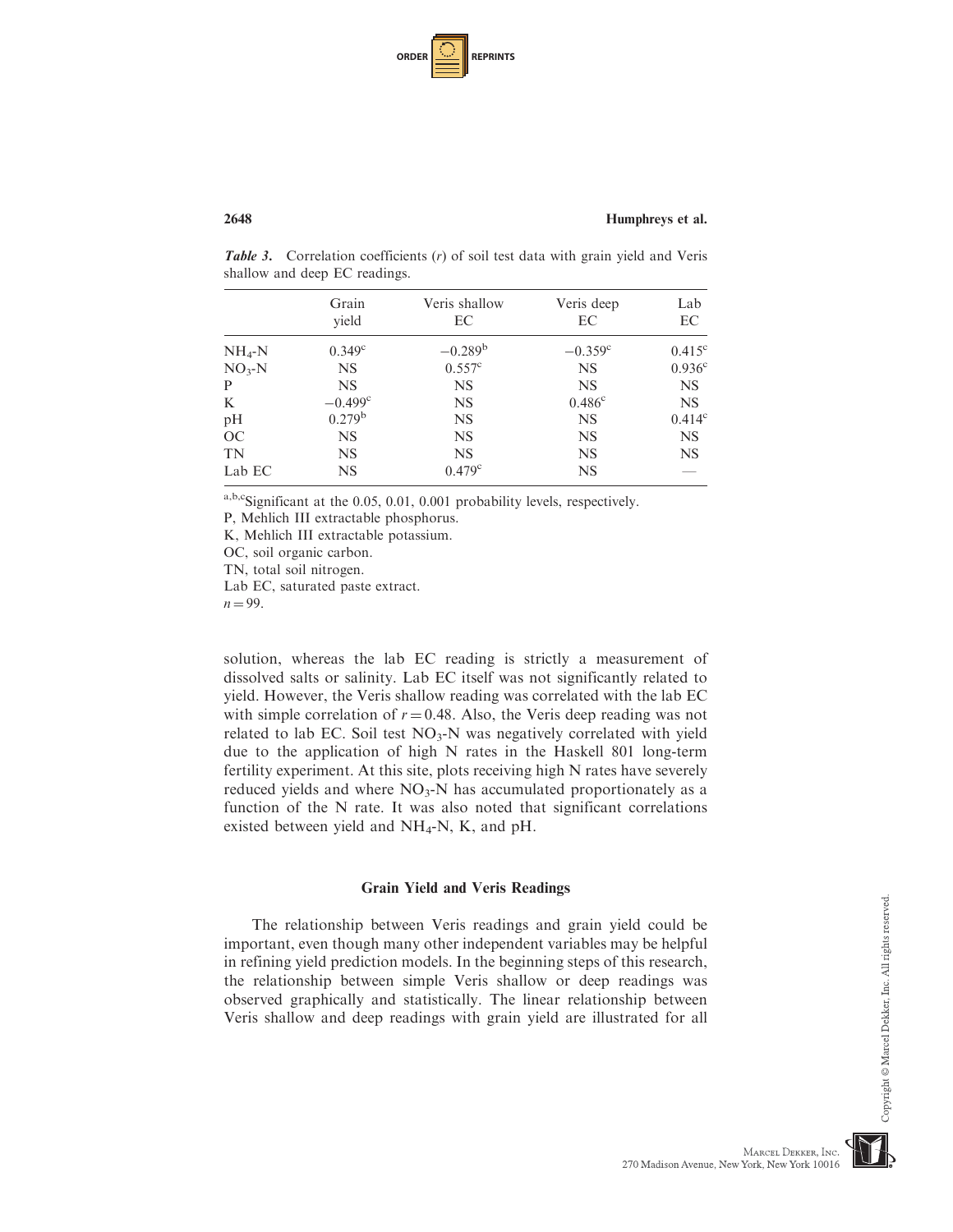| <b>ORDER</b> |  | <b>REPRINTS</b> |
|--------------|--|-----------------|
|--------------|--|-----------------|



Figure 3. Relationship between Veris shallow EC and grain yield at Perkins N & P, Stillwater 222, Efaw 301, Efaw AA, and Haskell 801, Oklahoma, 2001–2002.

years in Figs. 3 and 4. Neither Veris shallow nor deep readings were correlated with grain yield. However, though there was no consistent correlation over sites, there were two site-years that were significant: Stillwater 222 shallow Veris EC with Grain Yield, and Haskell 801 both shallow and deep Veris EC with Grain Yield (Table 4). Regarding the Haskell 801 site in Haskell, OK, with an increase in Veris EC, there was a decrease in yield. This was due to the high rates of applied N on several plots in the experiment that caused dramatic yield reductions due to excessive salt accumulation.

#### Surface Response Models

The response in grain yield to changes in NDVI and Veris shallow was altered from one year to the next, thus restricting the temporal use of surface response models. The other independent variables evaluated in surface response models were Veris deep, Veris shallow  $\times$  Veris deep, Veris shallow/Veris deep, Veris deep/Veris shallow, Relative Veris shallow/Relative Veris deep. Relative Veris shallow and Relative Veris



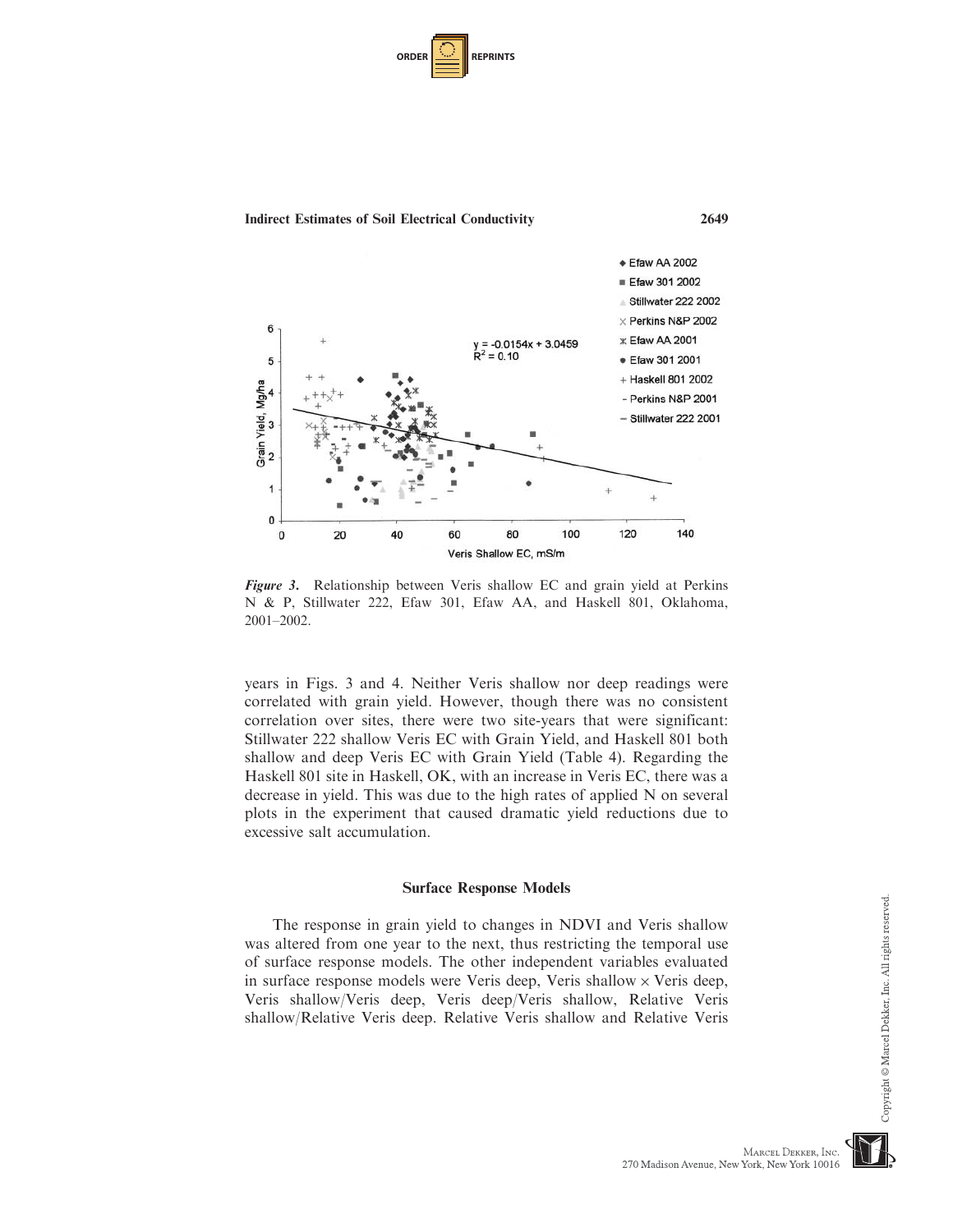| <b>ORDER</b> |  | <b>REPRINTS</b> |
|--------------|--|-----------------|
|--------------|--|-----------------|



**Figure 4.** Relationship between Veris deep EC and grain yield at Perkins N & P, Stillwater 222, Efaw 301, Efaw AA, and Haskell 801, Oklahoma, 2001–2002.

deep consisted of the following; (1) dividing all data points at a specific site by the maximum reading; or (2) dividing all data points at a specific site by the minimum reading. The rationale behind relative Veris calculations was to provide a transformation that would take into account the differences around the mean, thus in a sense, normalizing the data. All of these transformations showed less significant trends, and none yielded a better model than Veris shallow and NDVI with grain yield.

## Stepwise Regression Analysis

Soil test data, Veris EC readings, NDVI, and INSEY readings over all sites and years were all entered into a stepwise regression procedure to obtain possible variables that would improve the prediction of yield. Those variables that were found to best predict yield were NDVI, soil  $NO<sub>3</sub>$ -N, and Veris deep EC. The following equation, using those three variables, was obtained: Yield  $= -1.418 - 0.0037$  (deep EC)  $-0.0066$  $(NO<sub>3</sub>-N) + 6.811$  (NDVI). This equation had an  $R<sup>2</sup>$  of 0.71. Although it was stated before that Veris deep readings were not correlated with grain



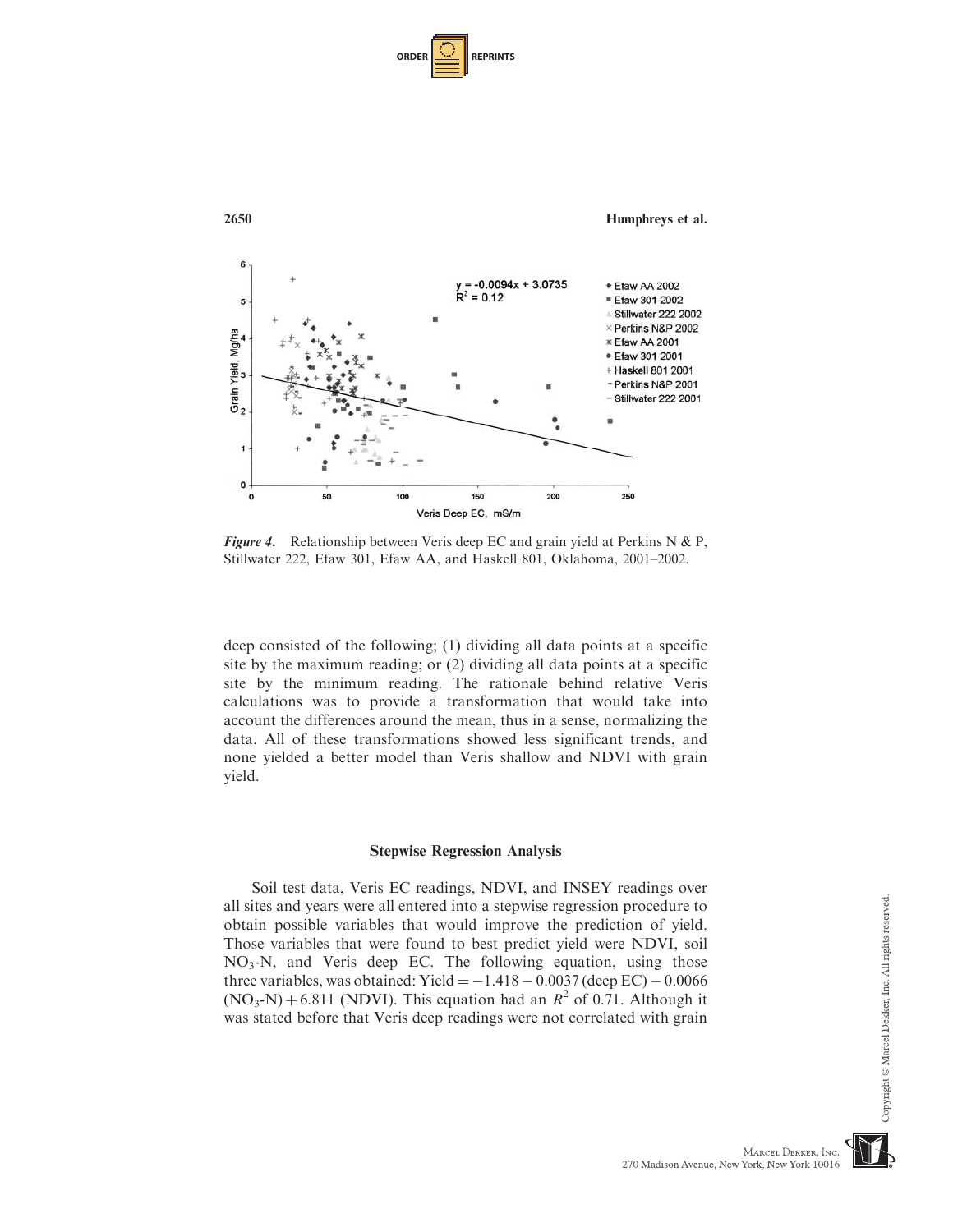| NDVI INSEY Shall<br>$\overline{c}$                                                            | Deep | deep | shall                               |                | RDeMx RDeMn ×deep (Sha/De) |   |               | Shall/ $\rho_{\rm cep}/$ $R\sin Mx /$ $R\sin Mm'$ $S$ hall <sup>a</sup> $\sim$ $N\Delta Y$ $N\Delta x$ $N\Delta y$ $N\Delta y$<br>deep | deep                    |
|-----------------------------------------------------------------------------------------------|------|------|-------------------------------------|----------------|----------------------------|---|---------------|----------------------------------------------------------------------------------------------------------------------------------------|-------------------------|
| Efaw AA $(0.544)$ <sup>c</sup> $(0.38)$ <sup>b</sup>                                          |      |      | $(0.332)^b$ $(-0.35)^b$ $(0.318)^b$ |                | $(0.33)^{b}$               |   |               | $(0.336)$ <sup>b</sup>                                                                                                                 |                         |
| $(0.634)$ <sup>c</sup><br>Efaw 301 (0.652) <sup>c</sup>                                       |      |      |                                     |                |                            |   | $(0.333)^{a}$ | $\mathbf{a}$                                                                                                                           |                         |
| $(0.352)^{b}$<br>$(0.72)^c$<br>Stillwater (0.844) <sup>c</sup>                                |      |      | $(-0.30)^{a}$                       |                |                            |   | $(0.69)^c$    |                                                                                                                                        |                         |
| $\mathbf{u}$<br>$(0.486)^b$ $(0.571)^b$<br>Perkins<br>222                                     |      |      | Ξ                                   | $\overline{a}$ | $(-0.529)$                 | Ξ | $\mathbf{a}$  | $\mathbf{a}$                                                                                                                           | Ħ                       |
| N & P                                                                                         |      |      |                                     |                |                            |   |               |                                                                                                                                        |                         |
| Haskell (0.645)° (0.645)° (-0.57)° (-0.578)° (-0.578)° (-0.578)° (-0.578)° (-0.578)° (0.507)° |      |      |                                     |                |                            |   |               | $(-0.564)^c$                                                                                                                           | $(-0.542)$ <sup>c</sup> |



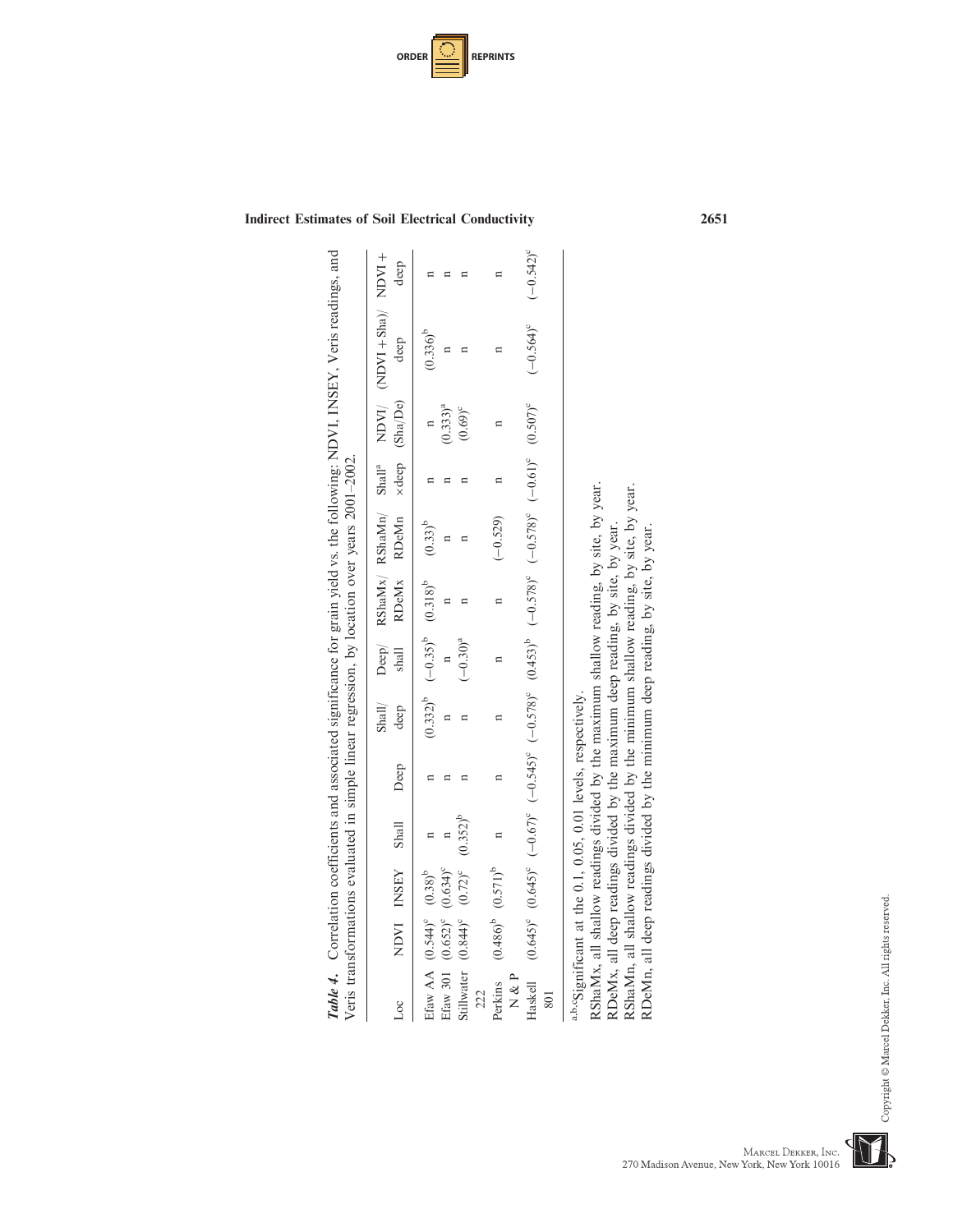| <b>ORDER</b> |  | <b>REPRINTS</b> |
|--------------|--|-----------------|
|--------------|--|-----------------|

yield, it appears that the deep readings did improve multiple regression grain yield prediction a small amount.

# **CONCLUSIONS**

Soil EC measurements were not useful for predicting grain yields in rainfed winter wheat. Although EC has been found to be correlated with grain yields in other studies, this work does not support this finding. Soil EC has been shown to be influenced by many variables, including soluble salts, depth to clay pan, soil moisture, soil texture, and surface horizon depth. Therefore, finding correlation of soil EC with yield is likely the exception rather than the rule, since the expression of each is influenced by temporal variability and spatial scale.

# REFERENCES

- 1. Zhang, H.; Johnson, G. How to Get a Good Soil Sample; Oklahoma state University: Stillwater, OK, 1989; OSU Ext. Facts, F-2207.
- 2. Solie, J.B.; Raun, W.R.; Stone, M.L. Submeter spatial variability of selected soil and bermudagrass production variables. Soil Sci. Soc. Am. J. 1999, 63, 1724–1733.
- 3. Lukina, E.V.; Freeman, K.W.; Wynn, K.J.; Thomason, W.E.; Mullen, R.W.; Stone, M.L.; Solie, J.B.; Klatt, A.R.; Johnson, G.V.; Elliot, R.L.; Raun, W.R. Nitrogen fertilization optimization algorithm based on in-season estimates of yield and plant nitrogen uptake. J. Plant Nut. 2001, 26 (6), 885–898.
- 4. Kachanoski, R.G.; Gregorich, E.G.; Van Wesenbeeck, I.J. Estimating spatial variations of soil water content using noncontacting electromagnetic inductive methods. Can. J. Soil Sci. 1988, 68, 715–722.
- 5. Williams, B.G.; Hoey, D. The use of electromagnetic induction to detect the spatial variability of the salt and clay contents of soils. Aust. J. Soil Res. 1987, 25, 21–27.
- 6. Raun, W.R.; Solie, J.B.; Johnson, G.V.; Stone, M.L.; Whitney, R.W.; Lees, H.L.; Sembiring, H.; Phillips, S.B. Micro-variability in soil test, plant nutrient, and yield parameters in bermudagrass. Soil Sci. Soc. Am. J. 1998, 62 (3), 683-690.
- 7. Doolittle, J.A.; Sudduth, K.A.; Kitchen, N.R.; Indorante, S.J. Estimating depths to claypans using electromagnetic induction methods. J. Soil Water Conserv. 1994, 49, 572–575.

Copyright © Marcel Dekker, Inc. All rights reserved

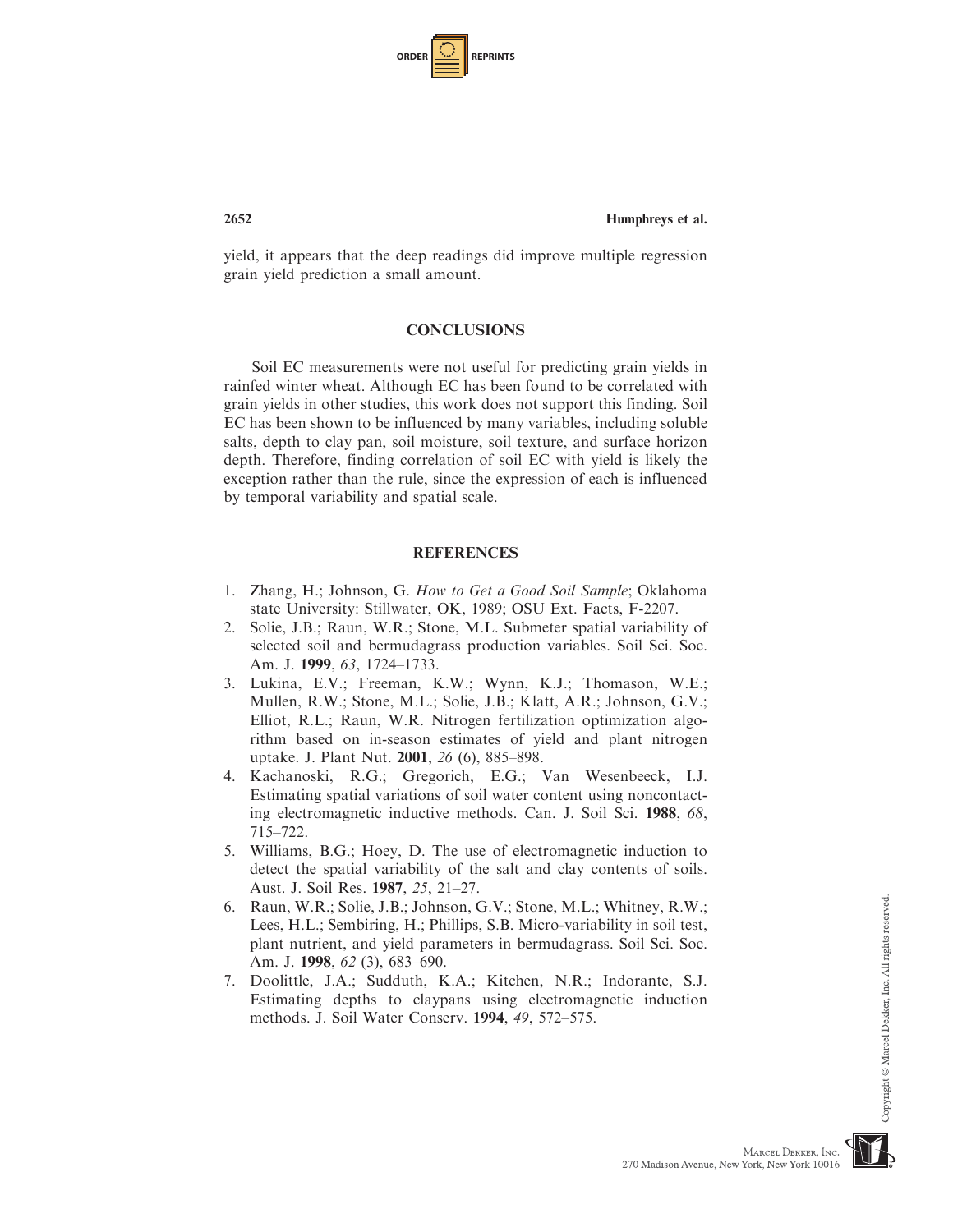| <b>ORDER I</b> |  | <b>REPRINTS</b> |
|----------------|--|-----------------|
|----------------|--|-----------------|

- 8. Halvorson, A.D.; Rhoades, J.D. Assessing soil salinity and identifying potential saline-seep areas with field soil resistance measurements. Soil Sci. Am. Proc. 1974, 38, 576–581.
- 9. McBride, R.A.; Gordon, A.M.; Shrive, S.C. Estimating forest soil quality from terrain measurements of apparent electrical conductivity. Soil Sci. Soc. Am. J. 1990, 54, 290–293.
- 10. Jaynes, D.B.; Novak, J.M.; Moorman, T.B.; Cambardella, C.A. Estimating herbicide partition coefficients from electromagnetic induction measurements. J. Environ. Qual. 1995, 24, 36–41.
- 11. Kitchen, N.R.; Sudduth, K.A.; Drummond, S.T. Soil electroconductivity as a crop productivity measure for claypan soils. J. Prod. Agric. 1999, 12, 607–617.
- 12. Doerge, T. Fitting Soil Electrical Conductivity Measurements into the Precision Farming Toolbox, 2001 Wisconsin Fertilizer, Aglime and Pest Management Conference, Madison, WI, Jan. 16–18, 2001.
- 13. Stone, M.L.; Solie, J.B.; Raun, W.R.; Whitney, R.W.; Taylor, S.L.; Ringer, J.D. Use of spectral radiance for correcting in-season fertilizer nitrogen deficiencies in winter wheat. Transact. of the ASAE 1996, 39 (5), 1623–1631.
- 14. Raun, W.R.; Solie, J.B.; Johnson, G.V.; Stone, M.L.; Mullen, R.W.; Freeman, K.W.; Thomason, W.E.; Lukina, E.V. Improving nitrogen use efficiency in cereal grain production with optical sensing and variable rate application. Agron J. 2002, 94, 815–820.
- 15. SAS Institute. SAS/STAT User's Guide, 6.03 Ed.; SAS Institute: Cary, NC, 1988.